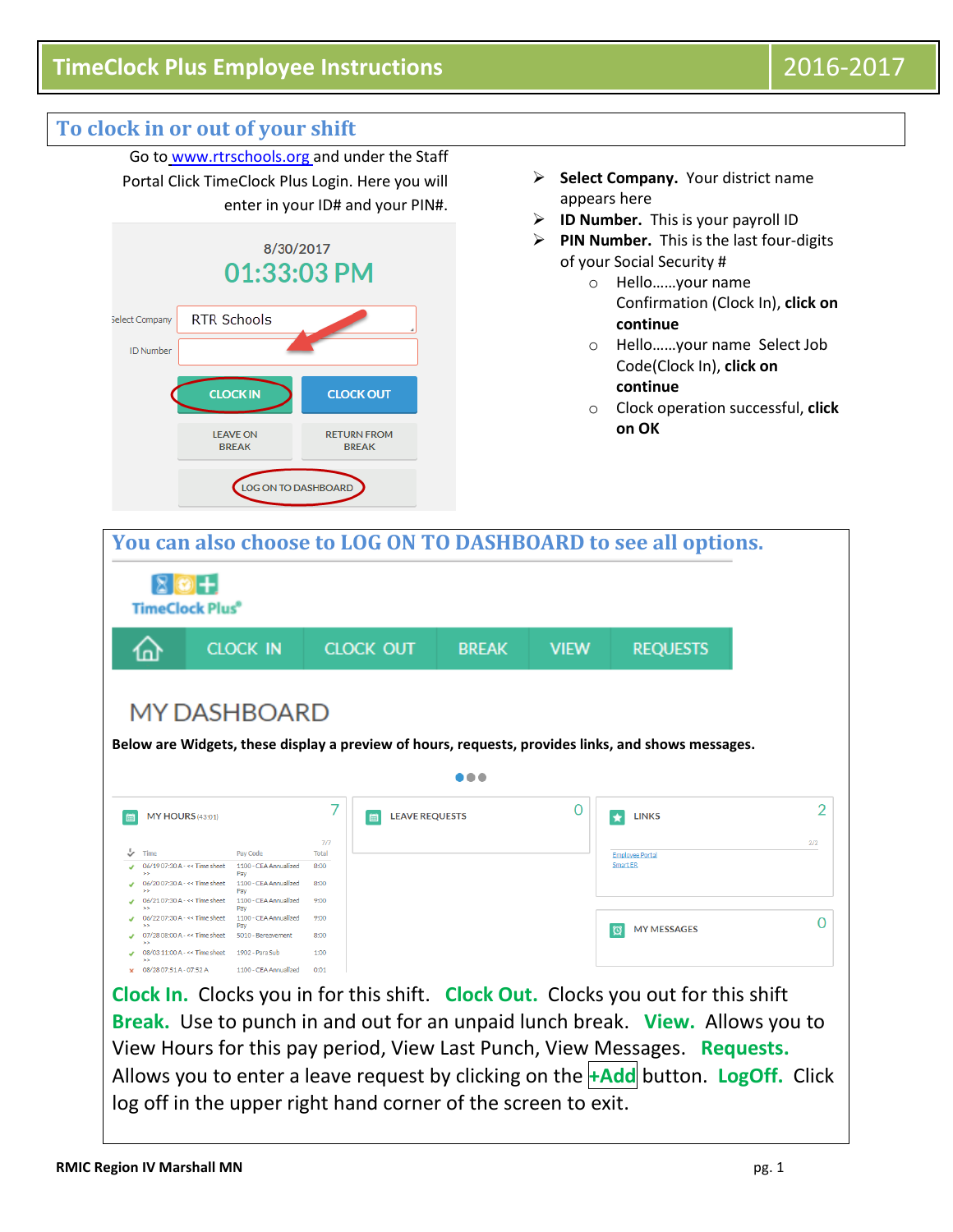## **Missed Clock in or Missed Clock out**

This example shows a missed clock out. Missed clock in will be similar.